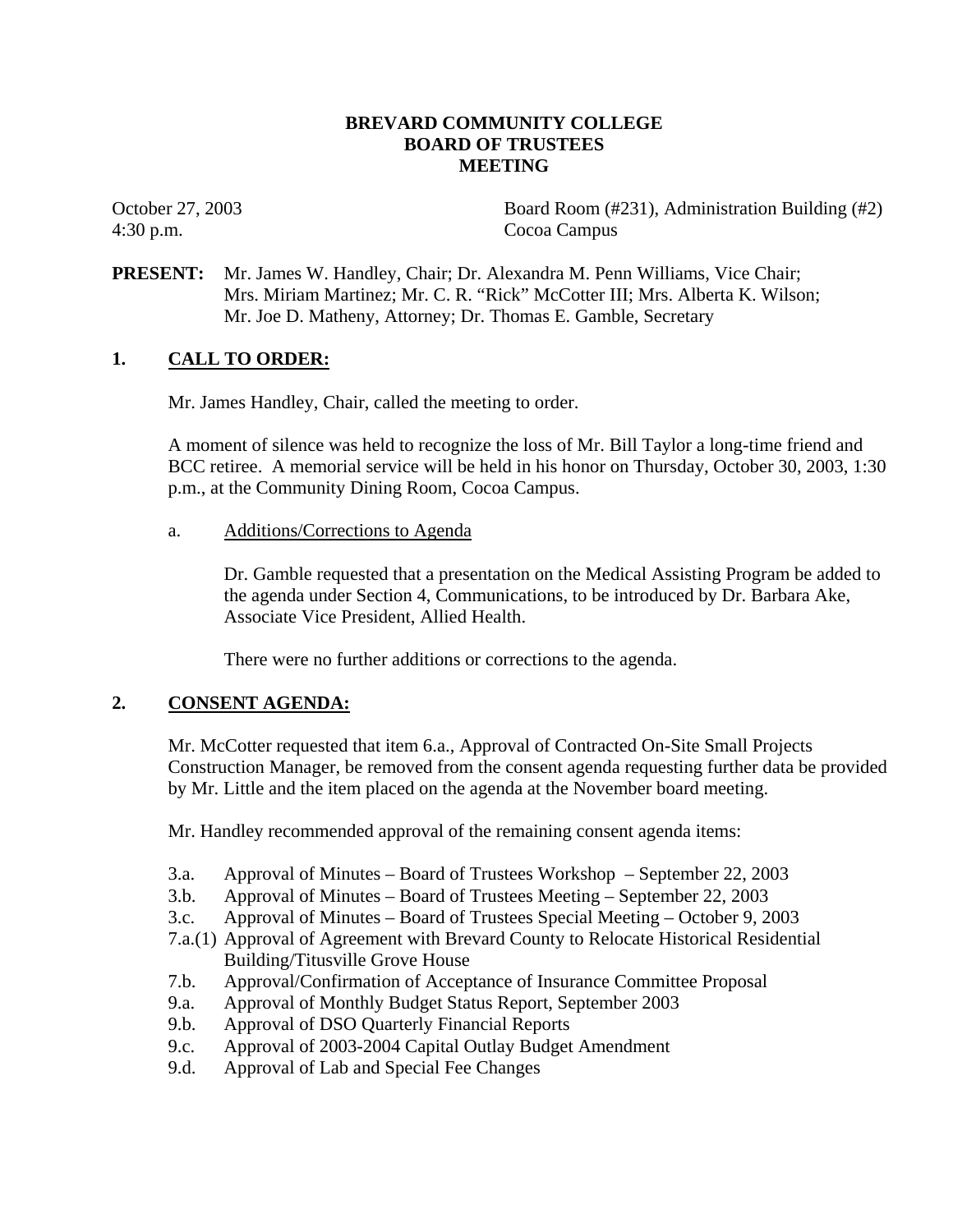Board of Trustees Meeting October 27, 2003 Page -2-

> Mr. McCotter moved approval of the remaining consent agenda items. Dr. Penn Williams seconded the motion. All those voting in favor of the motion – McCotter, Penn Williams, Handley, Martinez and Wilson; opposed – none. Motion unanimously approved.

## **3. APPROVAL OF OFFICIAL MINUTES OF PREVIOUS MEETINGS:**

### a. Minutes – Board of Trustees Workshop – September 22, 2003

Approved – consent agenda.

b. Minutes – Board of Trustees Meeting – September 22, 2003

Approved – consent agenda.

c. Minutes – Board of Trustees Special Meeting – October 9, 2003

Approved – consent agenda.

#### **4. COMMUNICATIONS:**

### a. Presentation on BCC's Medical Assistant Program – Dr. Ake/Kris Hardy

Dr. Barbara Ake, Associate Vice President, Allied Health, introduced Ms. Kris Hardy, Program Coordinator, BCC's Medical Assistant Program, and recent recipient of the Exemplary Post Secondary Program award.

Ms. Hardy described the Medical Assistant Curriculum program and philosophies, which have led to attaining great success and community recognition. The open entry program and dedication to mentoring and teaching to all learning styles has led to immense measurable confidence and success for the students and the program.

Community service projects include: student community consulting, shadow experience, health fairs, distribution of health care-related flyers, etc.

The program currently has 78 students enrolled (full time and part time combined). The program is a one-year post secondary adult vocation program. Immediate employment has been available for 97% of the students upon completion of the one-year program, with average salaries of \$9.50-\$10.50 per hour. The program trains ambulatory healthcare practitioners working in a variety of departments in the hospital. Although transitioning to the AA or BSN programs is an option, it is not mandatory. There are no waiting lists; all students who apply are accepted. There has been a 100% certification passing rate for BCC students, with 85% being the national average.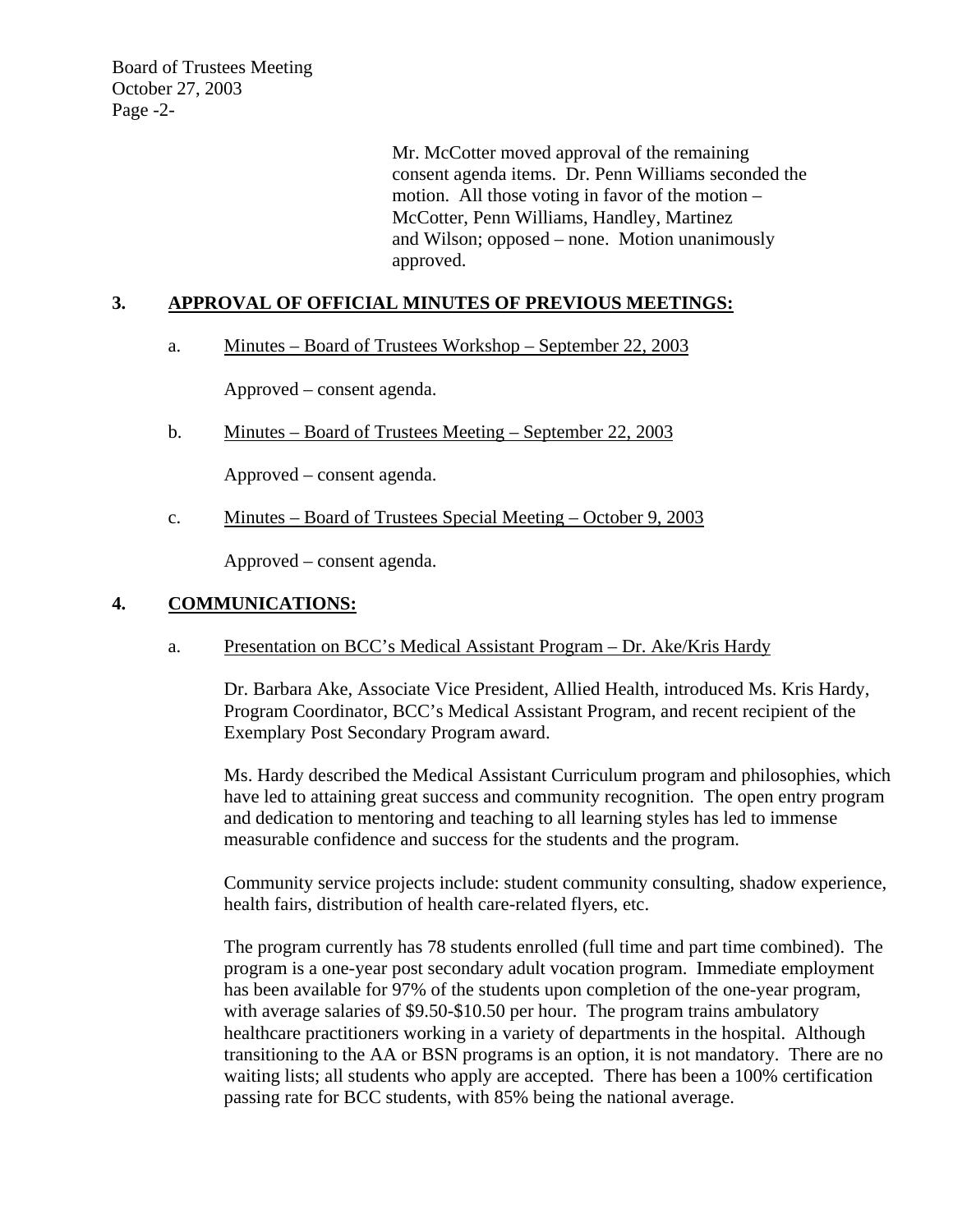Board of Trustees Meeting October 27, 2003 Page -3-

> Dr. Ake introduced Ms. Patricia Rock, Medical Assisting Program instructor on the Palm Bay campus. Although Allied Health is housed primarily on the Cocoa Campus, students have the flexibility of taking the general courses on-line or at other campuses.

### **5. CITIZEN'S PRESENTATION:**

None.

## **6. CONSTRUCTION AND DEVELOPMENT:**

#### a. Approval of Contracted On-Site Small Projects Construction Manager – Mr. Little

Mr. Little reported that the college Board has recently approved construction managers for a variety of projects. Last month the Board approved A. D. Morgan and H. J. High as construction managers on a continuing basis for small projects, normally ranging from \$100, 000 to \$500,000. It is not advantageous to utilize construction managers for projects less than \$100,000 due to set up, mobilization and supervision costs. With this in mind, the Facilities and Maintenance Office is now requesting outsourcing projects less than \$100,000, thus allowing his staff to concentrate on ongoing maintenance requests at all the facilities. Mr. Little's proposal is to negotiate with the construction manager to provide a full-time supervisor for these small projects, with the college providing permanent space for this supervisor for operations, thus alleviating the supervision and mobilization costs for the construction managers. The construction manager will be consulted on the costs and timing issues involved with future small projects, the proposed construction manager will provide a guaranteed maximum price for each project. This will allow for BCC's budget control and allow college staff availability for other needed duties. The selection process has narrowed the search to three firms: A.D. Morgan, Heard Construction, and BRPH Construction Services and requests the Board to approve the use of all three firms so that we may get competitive quotes on each project. Dr. Gamble stated that the administration supports the idea in order to keep staff at a minimum, while allowing for completion of ongoing maintenance projects by current employees. Mrs. Martinez voiced her support of the proposal. Dr. Penn Williams indicated that although she also supports the idea, she must abstain from the vote for personal reasons and would accordingly submit the appropriate form for the record.

Mr. McCotter expressed concern regarding the future budget repercussions. Mr. Little clarified that if this item is approved the funds will come from the Capital Improvement budget rather than Operating Funds.

After lengthy discussion, the Board and requested further information at the November meeting regarding relevant upcoming small projects and projected associated costs utilizing this plan. Mr. Little agreed to provide this information and a list of backlogged maintenance and renovation work orders. Further he stated that if this plan is not approved that it would be his recommendation to postpone any new projects until the backlog of maintenance items is reduced.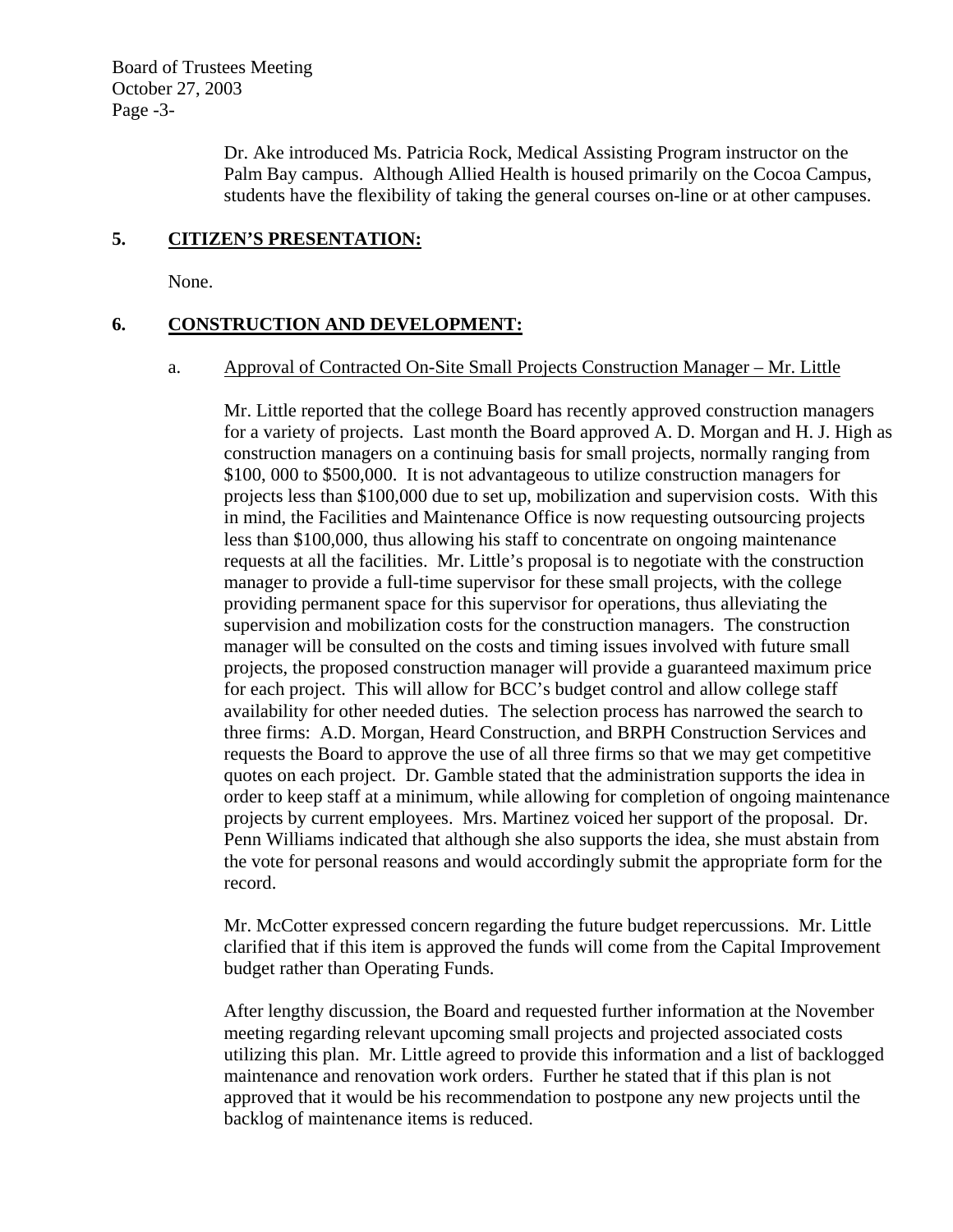Board of Trustees Meeting October 27, 2003 Page -4-

> Mrs. Martinez moved approval of contracted On-Site Small Projects Construction Manager. The motion died for lack of a second. The agenda item was tabled until the November Board meeting.

# **7. OLD BUSINESS:**

a. Report on Pending Legal Actions – Mr. Matheny

Mr. Matheny had no changes to his written report, but offered to answer questions. There were none.

b. Approval of Agreement with Brevard County to Relocate Historical Residential Building/Titusville Grove House – Mr. Matheny

Approved – consent agenda.

c. Approval/Confirmation of Acceptance of Insurance Committee Proposal – Mr. Little

Approved – consent agenda.

### **8. NEW BUSINESS:**

a. Request for Board Meeting Agenda Items

The Board requested the addition of the following agenda items as future board meeting reports:

- (1) Advisement process for students
- (2) Planned Maintenance System (PMS) for the college (SACS definition)
- b. First Reading Acknowledgement Amendment to Policy 302.03 Employee Leaves of Absence – Mr. Little

Amendment to Policy 302.03, Employee Leaves of Absence, was presented for a first reading. It will be presented for final approval at the November 24 Board meeting.

### **9. FINANCIAL ACTIONS:**

a. Approval of Monthly Budget Status Report, September 2003 – Mr. Cherry

Approved - consent agenda.

b. Approval of DSO Quarterly Financial Report – Mr. Cherry

Approved – consent agenda.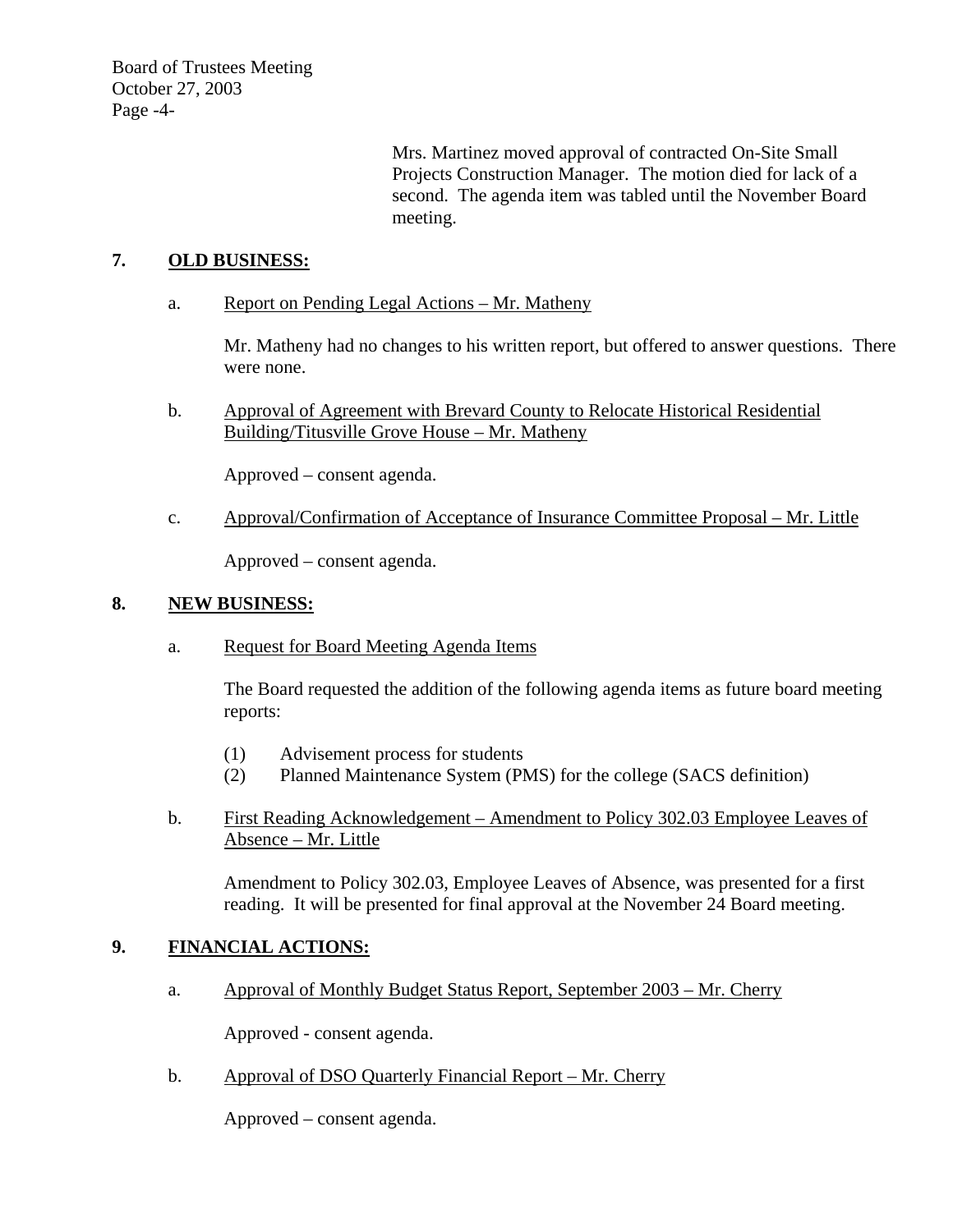c. Approval of 2003-2004 Capital Outlay Budget Amendment – Mr. Little

Approved – consent agenda.

d. Approval of Lab and Special Fee Changes – Mr. Little

Approved – consent agenda.

## **10. REPORT OF THE DISTRICT PRESIDENT:**

a. Aerospace Training Program – AACC Article

Dr. Gamble pointed out the article in the Oct./Nov. issue of the AACC Journal highlighting the aerospace training program.

b. Firefighting Academy Article

Dr. Gamble noted the article in the Port Canaveral magazine regarding the Firefighting Academy.

c. Criminal Justice Center Grant

Dr. Gamble reported on the half-million dollar grant received by the college from the Department of Justice of the Criminal Justice Center for anti-terrorist training. The funds are limited to equipment. This will assist with local enforcement and Port Canaveral maritime training.

d. Upcoming Activities

Dr. Gamble reported on upcoming events:

- (1) **10/30/03** FACC Convention and Trustees Meeting, 9:00 a.m.-4:30 p.m.;
- (2) **11/5/03** Titusville Campus opening house for newly remodeled educational facility and Welcome Center, 1:00-2:00 p.m.;
- (3) **11/7/03** Complex 47 Ribbon Cutting and launch, 9:30-11:00 a.m.;
- (4) **11/11/03** Massing of Colors, Cocoa Campus Amphitheater, 3:00-5:00 p.m.;
- (5) **11/12/03** Legislative Luncheon Meeting, 11:30 am.-1:00 p.m.;
- (6) **11/13/03** Simpkins lecture presentation by Lt. Gov. Toni Jennings, 9:25 a.m.-Melbourne Campus and 11:00 a.m.-Cocoa Campus (subject to change);
- (7) **11/24/03** November Board meeting, 2:00 p.m. workshop; 4:30 meeting; and,